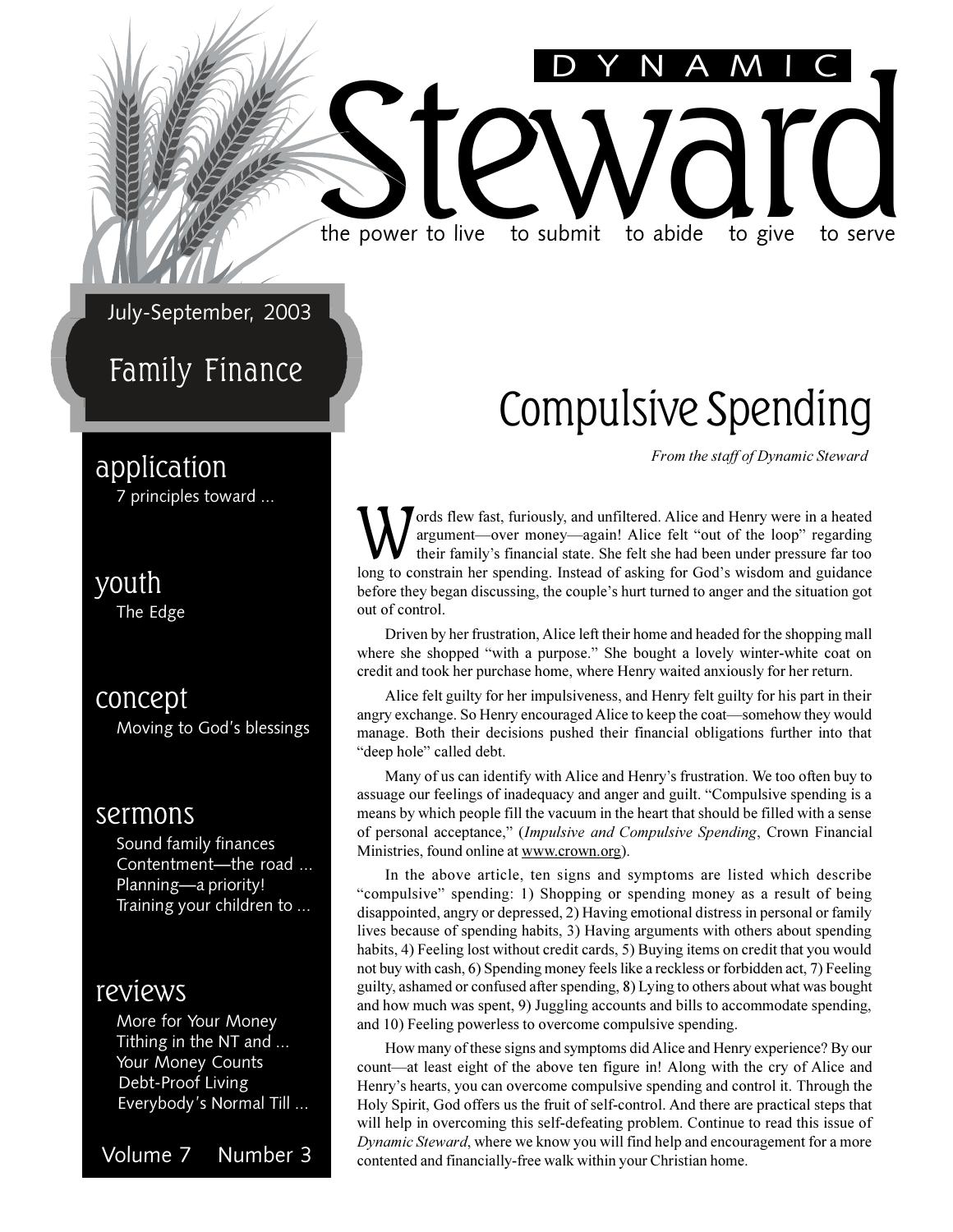# application

## 7 Principles toward Financial Faithfulness

*G. Edward Reid, Director North American Division Stewardship Department*

*A Bible study rich in Scriptural passages to help you understand more fully the meaning of financial integrity*



**C**hristians can find the path to fir<br>biblical principles. In this study<br>discuss implications for ever<br>stewardship and faithfulness as you: hristians can find the path to financial faithfulness with a foundation of basic biblical principles. In this study we will note principles, read references, and discuss implications for everyday life. You will grow in your financial

#### 1. *Recognize God as the Owner of everything*

(Ps 24:1; Ps 50:12; 1Chr 29: 13, 14) Basic to all biblical money management is the recognition of God's ownership. By virtue of creation and redemption, God is the Owner and we are His stewards. We bring nothing into the world and we take nothing out. We simply manage what God has entrusted to us as a demonstration of our love and faithfulness to Him. (See also 1Ti 6:7; Mt 25:14; 1 Cor 4:1, 2)

#### 2. *Understand that the wisdom of God brings blessings*

(Pr  $3: 5\n-10$ ; Dt  $28: 1\n-14$ ) God sees the big picture—from beginning to end. He knows everything and has our best interest at heart. With His wisdom and counsel, we can manage within His will and find blessings. Relying only on our own management skills leads to loss and disappointment. (See Mt 6: 19-21, 33; Pr 14:12)

#### 3. *Remember that our purpose in life is to glorify God*

 $(1$  Cor 10:31; Mt 5:16) From the world's perspective, acquiring possessions is a life-long passion. God tells us that the world will be destroyed with the very elements burning up (2P 3:11, 12). Knowing this, if we are wise we will store up our treasures in heaven and live to glorify God. We will rejoice when we hear the words "Well done" and are welcomed by God into eternity with Him. (Mt 25:21)

#### 4. *Understand that prosperity is having what you need when you need it*

(Php 4:19; Mt 28:20; Is 26:3) The world defines prosperity as the accumulation of things: big house, fancy car, expensive clothes, et cetera. God has not promised the world's standard of wealth as we follow Him. Some of us will make great sacrifices. But for us all, there is work to do to help others and to continue on in the cause of God. This requires financial sacrifice and commitment. Yet God has promised He will provide for our needs, go with us wherever we go, and keep us in perfect peace.

#### 5. *Understand that debt is bad!*

(Pr 22:7; Rm 13:8; Dt 28:15-68; Ps 37:21) Many places in the world today experience slavery and bondage. And many people have become slaves to debt. It is important for us to live within our means so that we can maintain God's mission of love and share with others in need. In the Western world, debt is one of the greatest obstacles to financial freedom. We can escape the bondage of debt with a strong commitment and the blessing and power of God.

#### 6. *Recognize the tithe as the minimum testimony of our Christian commitment*

(Gn 14:20; Gn 28:20-22; Mal 3:6-10; Lv 27:30) In regard to the tithe, God does not appeal to our gratitude or our generosity. Returning our tithe is a matter of simple honesty. The tithe is to the modern Christian what the tree of knowledge of good and evil was to Adam and Eve—a test of our faithfulness and trust in God. (See *Counsels on Stewardship*, p. 75). God doesn't need the money. We need the blessing!

#### 7. *We must all give an account of our stewardship to God*

(Mt 25:19; 2 Cor 5:10; Rv 22:12) The way we have used what God has entrusted to us is one of the best indicators of our true heart condition. Someday we will stand before God in judgment. Let's live our lives with these principles in mind.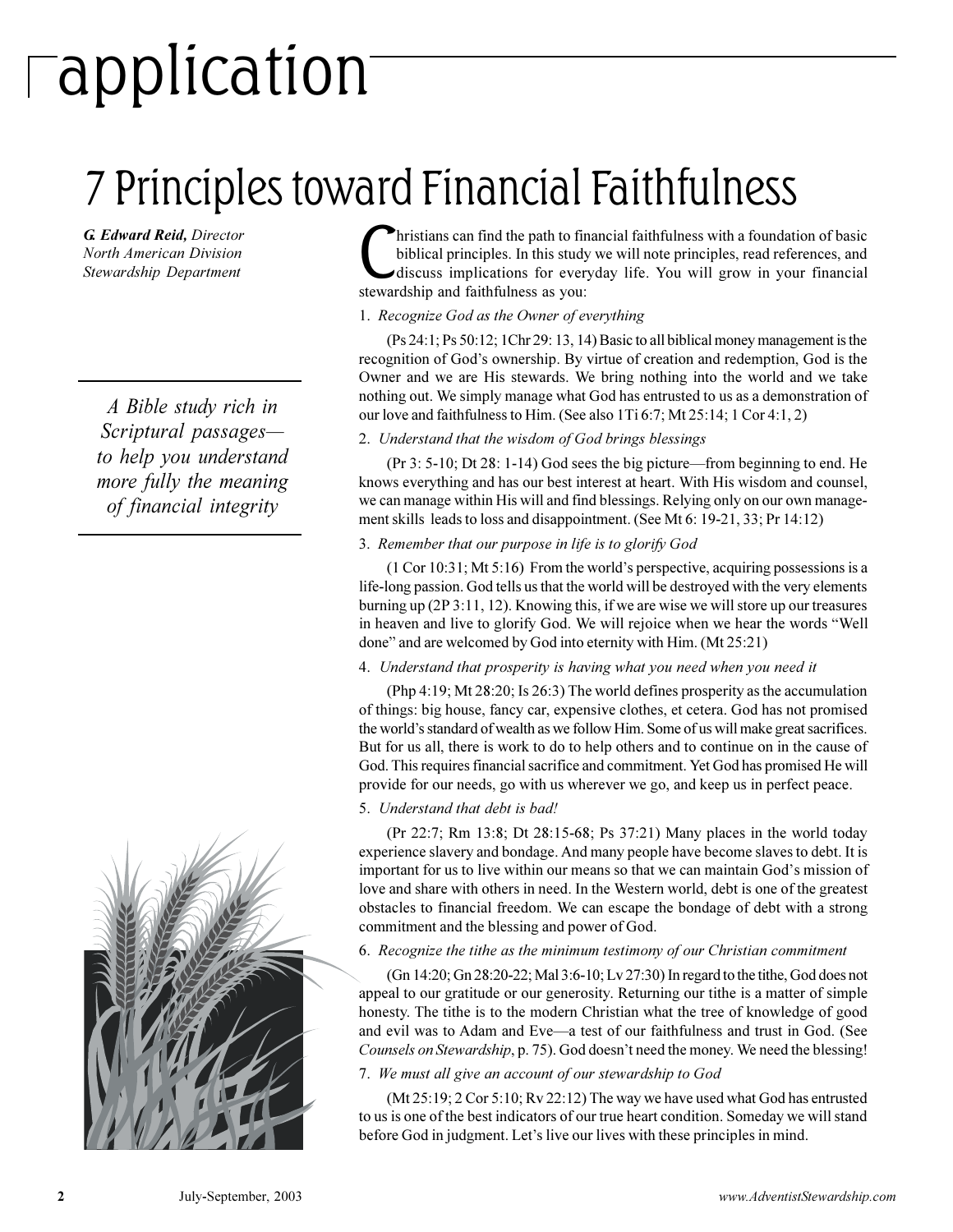# youth

### The Edge: Devotional Bible, NIV

*Reviewed by the staff of Dynamic Steward*

In this issue we are featuring *The Edge*, a new devotional Bible for children "on the edge." The editors identify the audience for this Bible as "tweens"—children n this issue we are featuring *The Edge*, a new devotional Bible for children "on or youth on "the edge of childhood; and the "edge of adolescence."

Included in this new and colorful edition are the following:

- *Full Text of Gods Word* in the New International Version
- *260 Daily Devotions* by Mark Littleton and Marnie Wooding
- Five characters in this age group who participate in the devotions and help children relate to the Bible passages
- *52 Weekend Devotions* by Sandy Silverthorne
- *66 Book Introductions*



Notes by Mark Littleton, Sandy Silverthorne, and Marnie Wooding Published by Zonderkidz The children's group of Zondervan Grand Rapids, Michigan 2003 US\$21.99

And there is much more! The art sketches are particularly appealing, along with the informative 22 full-color pages which discuss topics of importance to youth, and which also introduce the five characters in the devotions: Jenna, Josh, Miguel, Sam, and Kaitlyn.

The *Power Thoughts* are an appealing part of *The Edge* as well. They are just that—thoughts interspersed within the pages of this Bible. They draw students in by asking meaningful questions and give insights into biblical passages and people. We are confident that this Bible will be appreciated by the special age group it is intended for.



### *Family Finance ...*

*Just as the rich rule the poor, so the borrower is servant to the lender.*—King Solomon

*I have observed a trend. As people begin to eliminate debt and accelerate debt repayment, the Lord blesses their faithfulness. Even if you can afford only a small monthly prepayment to reduce your debt, please do it. The Lord can multiply your efforts.*Howard Dayton

*And if we have food and covering, with these we shall be content.*1 Timothy 6:8

*Your attitude toward things will determine your success in working your way out of debt. Dont think about how much you will lose or what you paid for the item you are selling. Think about how much you will gain which can be applied* to your immediate debt reduction.**-George Fooshee** 

*Small things are small things but faithfulness with a small thing is a big thing.*Hudson Taylor

*When we acknowledge Gods ownership, every spending decision becomes a spiritual decision.*Larry Burkett

*Someday all that we will have is what we have given to God.—M.P. Horban* 

*Possessions are a primary competitor with Christ for lordship of our lives.*Howard Dayton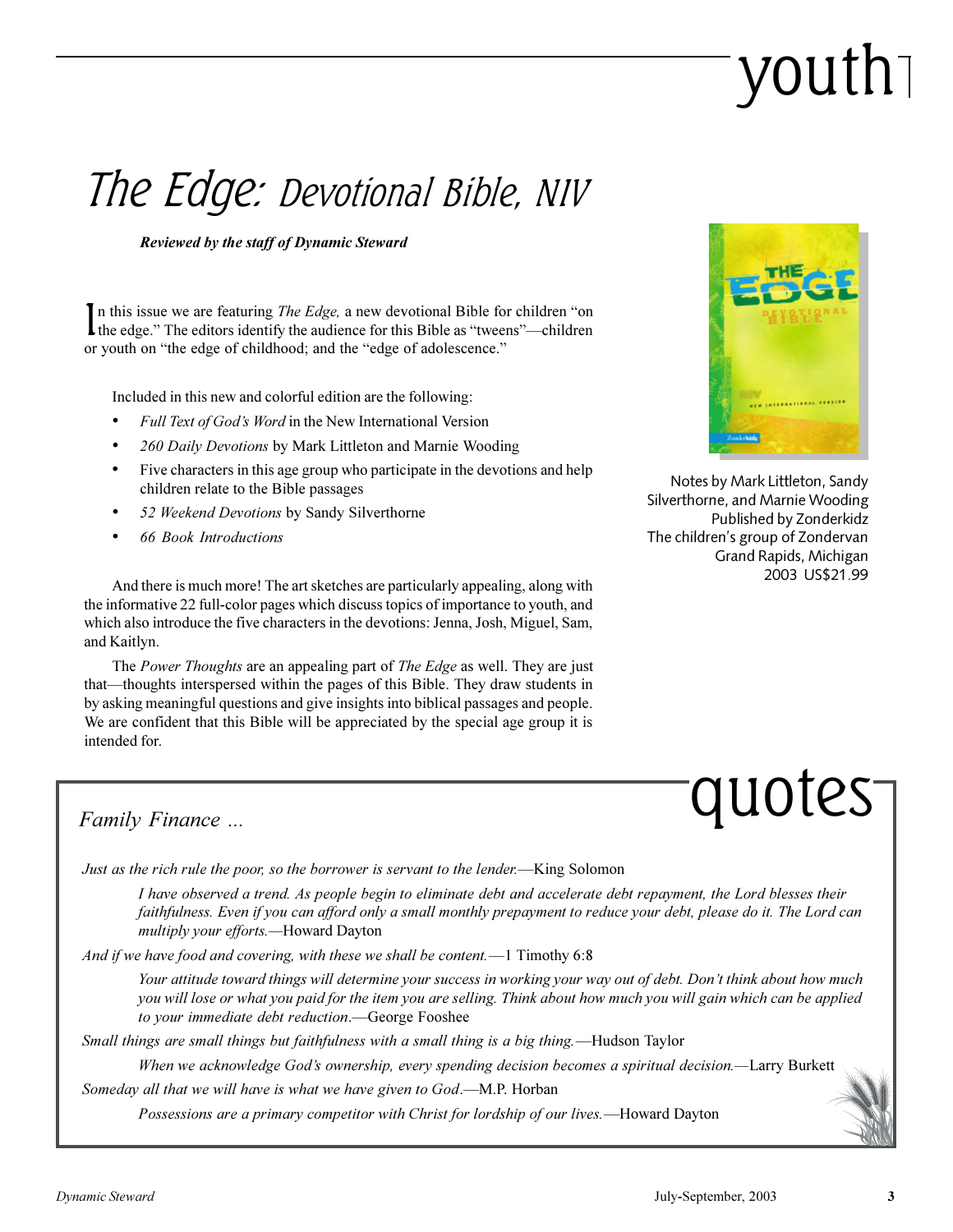# concept

### Moving to God's Blessings

*Benjamin C. Maxson, Director General Conference Stewardship Department*

### A major factor in divorce

Im and Diane are struggling<br>started as friction over sp<br>Each one defines his or her<br>the very stability of their home. im and Diane are struggling in their relationship. Like many other couples, what started as friction over spending habits has escalated into financial distress. Each one defines his or her needs differently and their arguments now threaten

This brief scenario is not new or rare. Studies show that the majority of divorced couples list financial troubles as a primary contributing factor to their divorce. Ignoring the issue of family finances only endangers and weakens our homes. We must admit financial concerns are a major issue in far too many homes today.

### Struggling to define your needs

The normal way of dealing with finances is the "Needs Based Approach." With this approach, we determine our spending and managing of family finances based on what we define as our needs. Often, we confuse needs with wants and desires. For example, we need transportation—a basic car. We want a nice car, and we desire a luxury or sport model. This is one point where contention can begin as each family member struggles to define their "needs." Then we struggle to meet our needs by working harder or investing smarter.

*This "Needs Based Approach" has several key presuppositions:* 

- It's "my" money
- I know what I need
- I can provide for my needs
- More money means greater satisfaction
- Life is about meeting my needs

*The implications of this approach are serious:*

- I am rarely satisfied because I never have "enough"
- I act as owner and can easily feel threatened by others
- I can find myself trapped in materialism
- I lose interest in others and their needs
- I become more selfish and self-centered

### Transforming our "core" existence

There is another way of looking at family finances. It is the "God's Blessings Approach." Looking at finances in this way, we recognize that God has already blessed us with material possessions, and it is our duty to glorify Him by how we use them. This approach transforms the very core of our existence.

*The "God's Blessings Approach" also has some key presuppositions:* 

- It is all God's money—He is the Owner
- God knows what I need
- God provides everything I need
- I am a manager of God's possessions
- God invites me to glorify Him with what He has placed in my hands

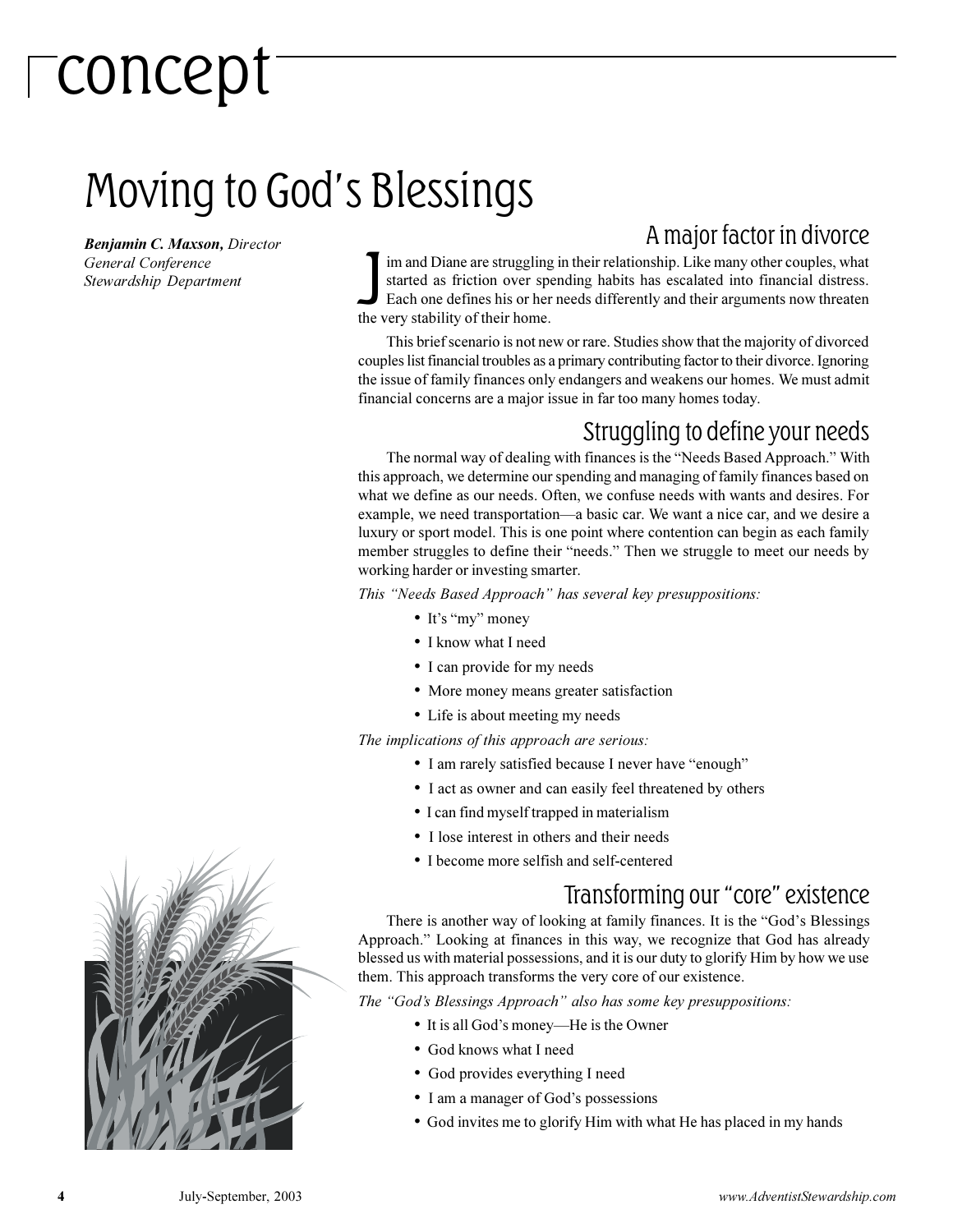# concept

*No one else has the right to tell you how you should live. This should be something between God and you.*

#### *The implications of this approach are radical:*

- I learn to trust God in the daily needs of life
- I find peace of mind in financial issues
- I discover contentment with what God has provided
- I rejoice in the privilege of partnership with God
- I learn to invest God's resources in His kingdom as I manage His money

### Steps to a radical transition

So how do we move from a "Needs Based Approach" to "God's Blessings Approach?" What has to happen in our thinking to make this radical transition?

Step 1. *Accept God's ownership*. This means making a conscious choice. It may even mean turning ownership of your material possessions back over to God. Some people have even found it helpful to write out a "quick claim deed" transferring their things back to God.

Step 2. *Actively seek God's guidance*. No one else has the right to tell you how you should live. This should be something between God and you.

Step 3. *Decide to accept God's purposes for money*. These are to provide for your family, to help others, and to fund God's mission.

**Step 4.** Define your needs—how much is enough? This means you have to differentiate between your needs, wants, and desires, as mentioned earlier. Again only God has the right to define these for you, and the family should be included in the dialogue in this process.

Step 5. *Invest Gods money in His kingdom.* In other words, do everything in your financial dealings to God's glory. Whether we provide for our families, help others, or fund God's mission, we do this guided by His Spirit, and with an attitude of praise and worship.

### Conclusion

We live in a world that is obsessed with selfish desires and material possessions. Far too many Christians find themselves in financial bondage because they have accepted the world's priorities and values. God has blessed us with everything we need to provide for our families and fund His mission. The issue is, "What will we do?" Will we live, based on our needs, or will we consciously choose to move into God's kingdom and live within His blessings?

### more from  $window$  the director's desk ... stewardship



### Directors attend "Resource Challenge Conference"

Jean-Luc Lézeau and Claire Eva, associate and assistant directors of the General Conference Stewardship Department, attended the "Resource General Conference Stewardship Department, attended the "Resource Challenge Conference," at Willow Creek in Chicago, Illinois on May 13-16.

This excellent stewardship conference featured several keynote speakers whose books have been reviewed in *Dynamic Steward*: John Maxwell, Mary Hunt, Bill Hybels, and John Ortberg. Both directors also attended the preworkshop which featured Willow's "Good \$ense" curriculum (see p. 16, "resources").

### Discipleship Training Held in Austria

P astors and lay leaders from Austria, Germany, and Switzerland were among the group of 110 individuals who met in the beautiful Austrian Alps in Kaprun, Austria, for a seminar hosted by the Austrian Union.

The new seminar: "Discipling: Tuning Hearts to God," ran from June 10-14, and was presented by Elder Ben Maxson, Director of the General Conference Stewardship Department.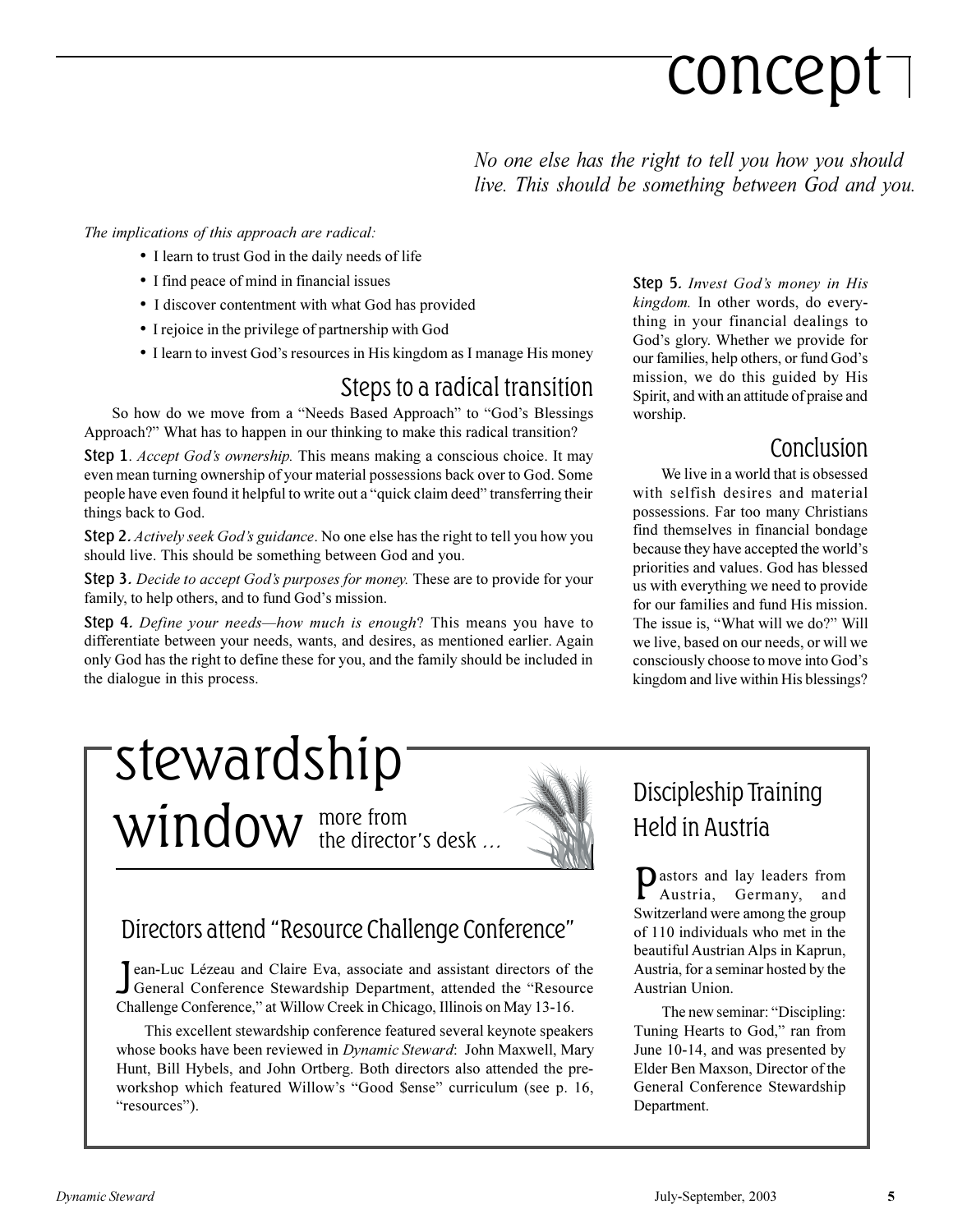## 6 Steps to Sound Family Finances

*Christian Goltz, Treasurer North German Union*

### The importance of family finances

**EXECUTE 18 SET CALCE THE VALUATE CONSERVANCE CONSERVANCE SET CONSERVANCE TO A SUBSEDIARY OF THE SUBSTANCE OF THE SUBSTANCE OF THE SUBSTANCE OF THE SUBSTANCE OF THE SUBSTANCE OF THE SUBSTANCE OF THE SUBSTANCE OF THE SUBSTA** very family dreams of being a happy one. The way we manage finances should contribute to the the reality of a happy family look like? Inquiries reveal that thirty-seven percent of all married couples in the United States say that money is the "number one" problem in their relationship. How can we belong to the sixty-three percent of families in which money is not such a problem? How can we belong to the much lower percentage of families who are really satisfied with their financial situation? How can we build strong families, not only in love, trust, and respect, but also in finances?

### Check out your situation

Answer spontaneously: Do you feel money is the "number one" problem in your family life? If so, please go home and take out your bank statements for the last three months. Then check the balance on the last day of each monthly statement. (If you have thrown your statements away, go and buy an organizer and collect them from now on! This is an order!) What pattern do you see?



Are your funds increasing or decreasing? If they are decreasing, you really have a problem, and there is no other way to deal with this than to take a closer look at your income and expenses. If they aren't, think about why you feel so dissatisfied with your financial situation.

### Analyze how you organize your finances

Nobody can spend more money than he receives for any length of time. This fact is as simple as it is true. Since it is usually difficult to raise your income for the short-term, you must reduce expenses. But how can you reduce expenses when you don't know how much you are spending or where your money is going?

Some time ago a friend asked me for advice. His debts were growing monthly, he had no idea where the money he earned was going, and he just realized that he had no financial prospective for the future. I told him to write down every income and expense for a period of three months, and then we would meet again to analyze his situation.

Here is a test for you: What is your salary? I'm sure you know that! How much do you pay each month for your house or apartment? You will probably know that as well. And how much do you pay for food, personal care, clothing, your car, and your telephone? If you don't know, please listen!

Our modern society, with all of its various credit cards and other non-cash payment systems, makes it easy to spend money without seeing it. Non-cash payments are a "trap" for all of us, especially for those without financial planning. Banks and credit card companies who are profiting from their high interest rates on our consuming debts, try to make it as easy and as comfortable as possible for us to pay without cash.

Clever advertisements which call to the hidden needs of our hearts do their part in leading us to spend more money. If we don't have definite financial goals and distinct values for spending money in our families, we get hopelessly lost in financial matters.

### Structural problems

In the political economy, one distinguishes between cyclic (short-term) and structural (long-term) problems. Carrying this over to private finances, one family struggles because their washing machine, dishwasher, and television all break down at the same time (cyclic). Another family struggles because they regularly spend \$200 more each month than they earn (structural). While short-term financial difficulties may be overcome in a few months, continual long-term deficits will lead to ruin.

Analyzing my friend's expenses after three months, I found that the rent for his house, food, clothing, and other regular costs were acceptable. But it was obvious that his car was too expensive for him in relation to his income. It was an old, rare car that held a high sentimental value for him. It was not an easy decision, but he had to get rid of the car. He bought another, cheaper one and saved money on taxes, insurance, and gasoline. Ever since that time, his finances have been under control.

To confront a person with the reality that he is exceeding expenses is a hard thing. The need to reduce costs can bring about strong tensions in a family. Mother, father, children—all may insist on an amount of money they think they need. This leads us to the question of our priorities and goals and therefore to financial planning.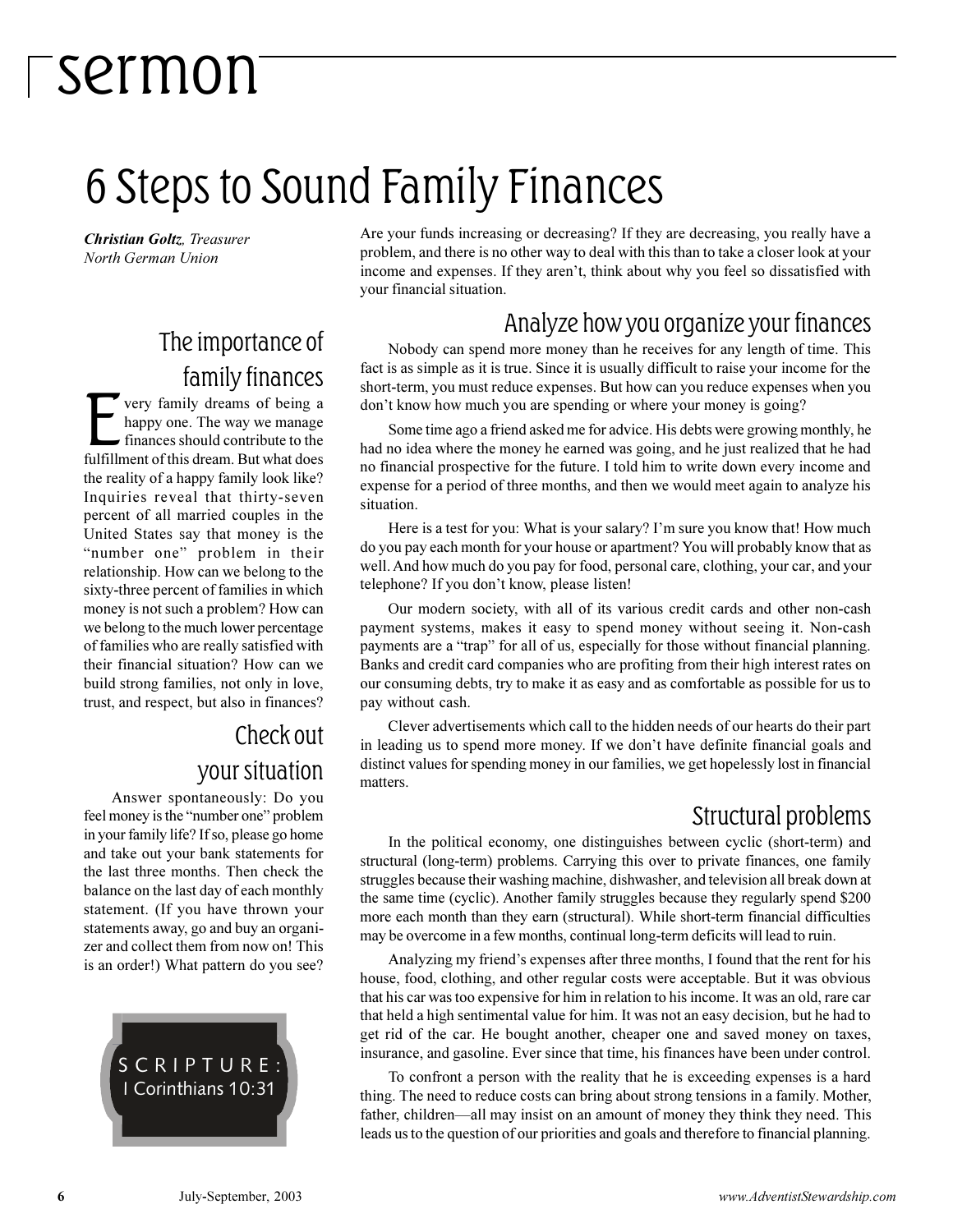*Nobody can spend more money than he receives for any length of time. This fact is as simple as it is true.*

### Christian principles and financial planning

The Apostle Paul has expressed the all-embracing life principle for a Christian in one sentence: "So whether you eat or drink or whatever you do, do it all for the glory of God" (1Cor 10: 31). The way we earn and spend money should be done for the glory of God. What a high calling! Not only should the tithe be used to the glory of God, but the other ninety percent as well. I am not saying that we should give everything to the church offering, but that all He give us should be used in harmony with biblical guidelines.

For example

- buy healthy food
- buy adequate products for personal care without exaggerating your outer appearance
- buy quality clothing without being infatuated by famous brands
- choose a car or computer for practical purposes rather than for boasting

We need to question our motives, especially before we spend a large amount on a specific thing, or before we put money into a particular investment. Our relationship to money is to be guided by our relationship with God. We always have to keep in mind: "Seek first his kingdom and his righteousness" (Mt 6:33), and, also, "A man's life does not consist in the abundance of his possessions" (Lk  $12:15$ ).

### $F$ inancial planning—an example

Financial planning means to develop long-term and short-term goals from clear priorities, and the long-term goals determine the short-term goals. Once your family has answered questions like:

- What is God's plan for our lives?
- Who will go to work? Only the father? Only the mother? Both?
- How many children do we want to have?
- How do we imagine our home? (size, place, own or rent)
- What do we do with extra money?

Set your long-term goals: (1) Save money to buy a house in five years, (2) Save money for a trip in 2006; and short-term goals: (1) Save \$500 for a new computer in six months, (2) Reduce the cost of food by \$50 monthly, within a year).

For the technical side of financial planning, there is a wealth of material in books and brochures, like check lists, forms for budgeting, and forms for writing down all income and expenses.

### Four key rules for family finances

1. *Avoid debt.* Family finances need to be handled in such a way that you do not put additional stress and anxiety on the backs of your family members. The life of a family is usually complex enough without financial grief. The power a family needs to cultivate love, trust, and harmony should not be weakened by creating irresponsible debt. Here, I am talking about depreciating debts. Appreciating debts for investing purposes, like buying a house, are reasonable—as long as the housing expenses are limited to a "healthy" proportion of income.

2. *Resist greed.* There are many books on how to get rich by investing money. They are appealing because fallen human nature longs for riches. Money has a power that fascinates mankind. But wealth is not a biblical value we are to pursue. Instead, Paul writes: "For the love of money is a root of all kinds of evil. Some people, eager for money, have wandered from the faith and pierced themselves with many griefs" (1Tm 6:10). And Paul "lived" this positive, biblical principle: "I have learned to be content whatever the circumstances (Php 4:11).

3. *Be thankful.* "Give thanks in all circumstances, for this is God's will for you in Christ Jesus" (1Th 5:18). Be thankful for what you have, because the great, almighty God is the Owner of all things and knows what is best for you! He will give you what you need. Only thankful people have the shining face that comes from a contented and peaceful heart.

4. *Consider personalities.* Very often, partners with opposite personalities marry. We value qualities in our mate that we find missing in ourselves. As a result, there is a pretty good chance that at least one in the family has the organized and reliable personality to handle financial matters successfully. Give the main financial responsibility in your family to the person most gifted in this area.

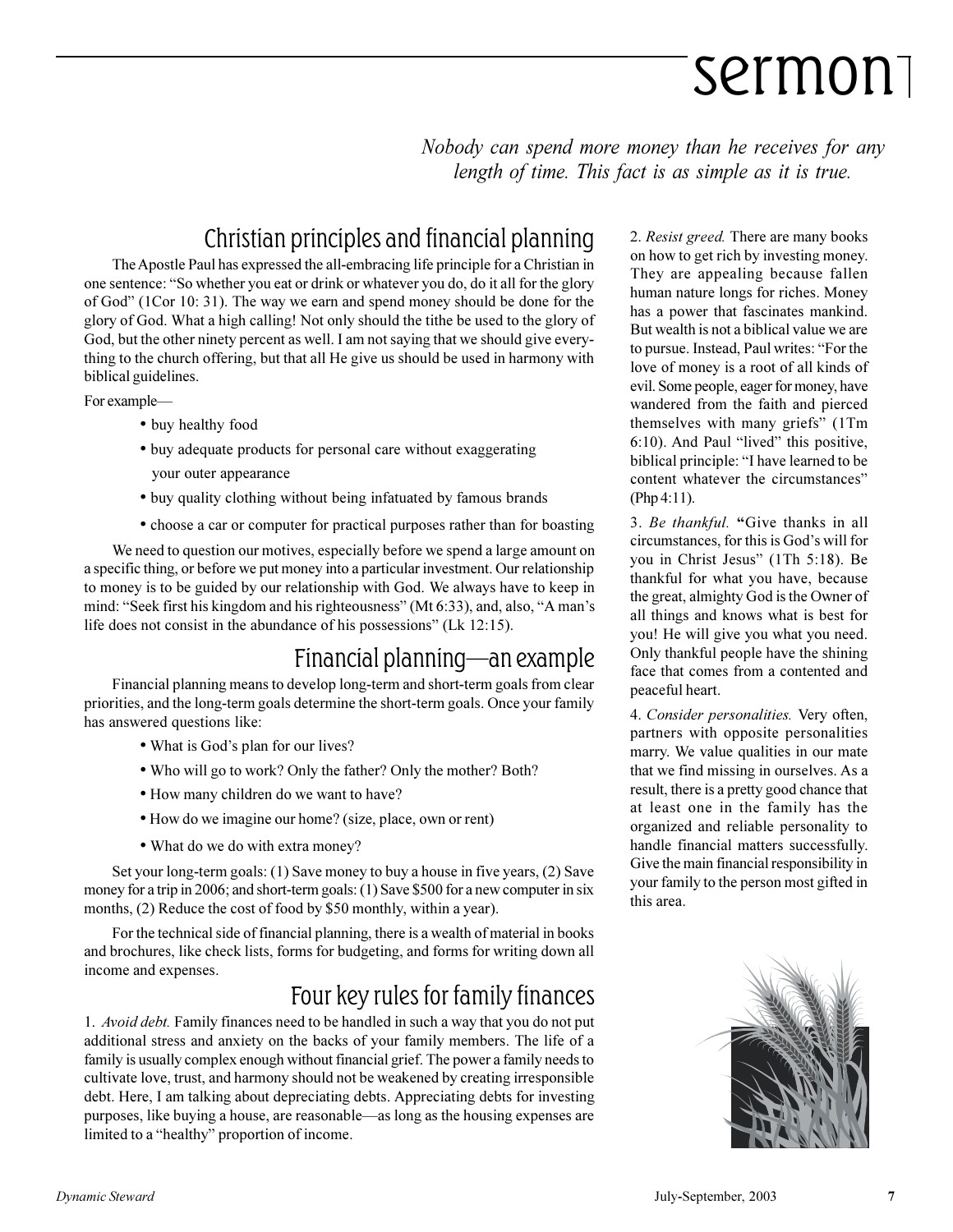### Contentment—the Road to Happiness

*Jean-Luc Lézeau, Associate Director General Conference Stewardship Department*

### Contentment in scarcity

For more than thirty years of family<br>life, I lived in a "nirvana" that I<br>call a "financially, worry-free<br>world." Don't misunderstand me, my or more than thirty years of family life, I lived in a "nirvana" that I call a "financially, worry-free father was not a Rockefeller and I am not related to Bill Gates. For income we only had my pastor's salary, and my wife's, which she received for working part-time as a secretary for the church.

As missionaries in Africa for more than eleven years, we were blessed. And here I really should say *I* was blessed to be stationed in places where the nearest town was a three-hour drive on a dirt road, and where the mission truck would only go once a week. But seating was so limited that my wife Eileen only managed to go into town once in eighteen months! Talk about saving! We did not need to read Hebrews 13:5 be content with such things as you have...." There was nothing to spend our money on!

We had all of the basic goods we needed, and our children say it was the best time they remember in our African experience. It is surprising how very little you can do with when you are not tempted to spend!



### Contentment in a world of limitations

When we went on permanent return from the mission field, the only "plastic money" that was used in Europe was a deferred debit card. It gave us just enough leeway to see us through to the next month. It was a blessed time when I was sure to go straight into the kingdom, because it was impossible for us to belong to the group depicted in Matthew 19:23 "...it is hard for a rich man to enter the kingdom of heaven...." The glitch is that we knew we didn't have much to live on and we managed our expenses accordingly. It did happen a couple times that our checking account was "in the red," but that was the exception.

### Contentment in a world of plenty

A radical change came when we moved to the United States. Contrary to common belief, the wages we now earn in the States are not higher than what we earned in Switzerland where we came from. Our first encounter with the US economy is that you don't exist here unless you have a credit history—which in fact is a "debt" history. To get your first credit card is like going through boot camp, but once you have one, you can't stop the flow. It seems we get at least one credit card offer in the mail every day!

The danger was apparent to us: the norm is to live on credit. Just about everybody pays with a credit card. Some even use a second credit card to pay for the first and a third to pay for the second and so on. At first it is quite tempting. And we can understand that some can't resist credit, despite the strong warning we have in Proverbs 22:7: "...the borrower is servant to the lender."

Where is the limit? The trouble in a consumerist society is the confusion we have distinguishing between our needs and our wants and desires. We often believe that a little more money would solve our problems. But, in fact, the end of our worries will only come when we are able to say that nothing belongs to *us*. I am not saying that we won't *have* anything but that we need to say, "Nothing *belongs* to us." We need to recognize that everything belongs to our God. Sooner or later we will acknowledge that He is Lord of all—now—or at the end time.

In this world, it is quite a challenge when we are judged and accepted according to what we have. The more stuff-the more consideration. Whether we recognize it or not, we are caught up to a certain degree in this "spinning" wheel. In family matters, it is relatively easy as long as you and your spouse agree to this practice and try to live by it. Although, it is funny that what my wife's needs seems futile in my eyes, and what I consider to be absolutely necessary seems a waste of money to her. Still you can manage if you let the Spirit guide you.

### Shared contentment within the family

It gets more difficult when children come into the family. Do you know of any parents who don't want the best for their children? And when children are with their peers, there are always new "gadgets" that they have to have in order to be part of the group. We wouldn't want them to be ostracized, would we?

But where is the limit? How much is enough? We must learn for ourselves and teach our children what the difference is between having needs and wants and desires. We need to teach the value of money—how to give, how to save, how to spend. How to view things with an eternal perspective.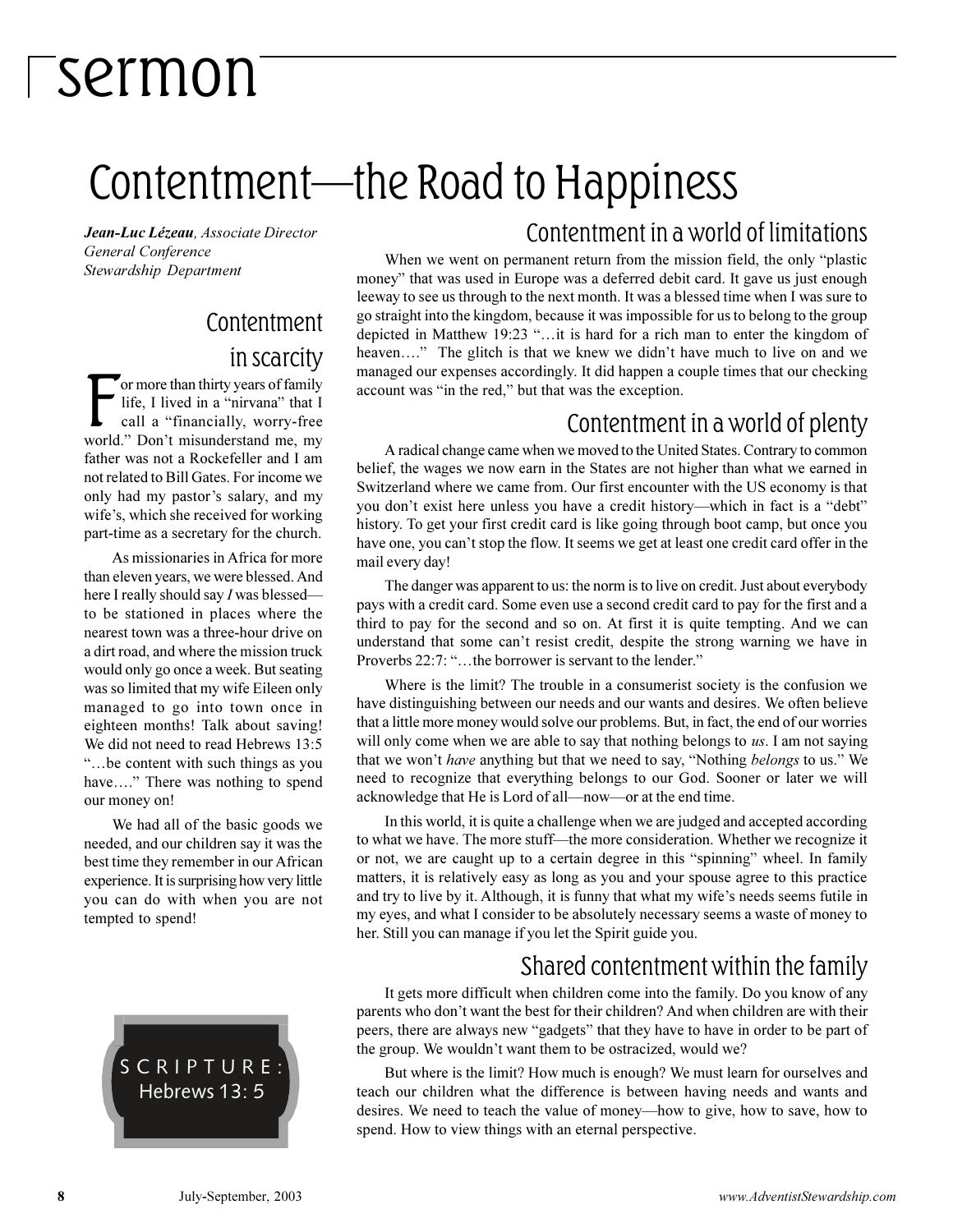What do we need our house for? To shelter our family and entertain visitors or to show our neighbor how much we make? What do we need our car for? To go from point A to B or to show our neighbors that we can have the latest model? (Which really means that we can have as much credit as they can!)

### Contentment in a financial framework

In order to live within our means we have to budget. This is a family affair-not a personal one. Why do we need a budget?

- To have guidelines to help us distinguish between our wants and needs
- To discipline us in our Christian experience
- To guide us in our planned giving and
- To help us to be good stewards of God's provisions

At the start, we need to ask ourselves two pointed questions: 1) What is our actual situation? 2) What are our goals as a family? After this, list your earnings and your expenses—including fixed expenses and variable expenses. Then compare the two. Are your earnings enough to cover your expenses? If not, can you increase your income? If you can't, the only solution is to reduce your expenses.

*What do we need our house for? To shelter our family and entertain visitors or to show our neighbors how much we make?*

Always remember where your priorities should be: faithfulness to the Lord, saving, paying your bills, and living within your remaining income while being thankful to the Lord for what you have.

As you contemplate your spending, here are several probing questions to help you evaluate future purchases:

- 1. Do I really need it? Php 4:19
- 2. Do I let God answer my needs? Mt 7:7
- 3. Will this purchase help me in my relationship with God? 1Cor 6:12
- 4. Is my motivation only the desire to possess? 1J 2:6
- 5. Am I ready to accept God's will in all areas of my life? Php  $4:12-13$
- 6. Do I doubt the wisdom that God wants me to have? Jm 1:6
- 7. Is this purchase an investment? Mt 25:14-30
- 8. Do I have the money to buy it or do I need credit?
- 9. How is my family going to benefit from it?
- 10. Are my choices in harmony with God's will? 1Cor 10:31

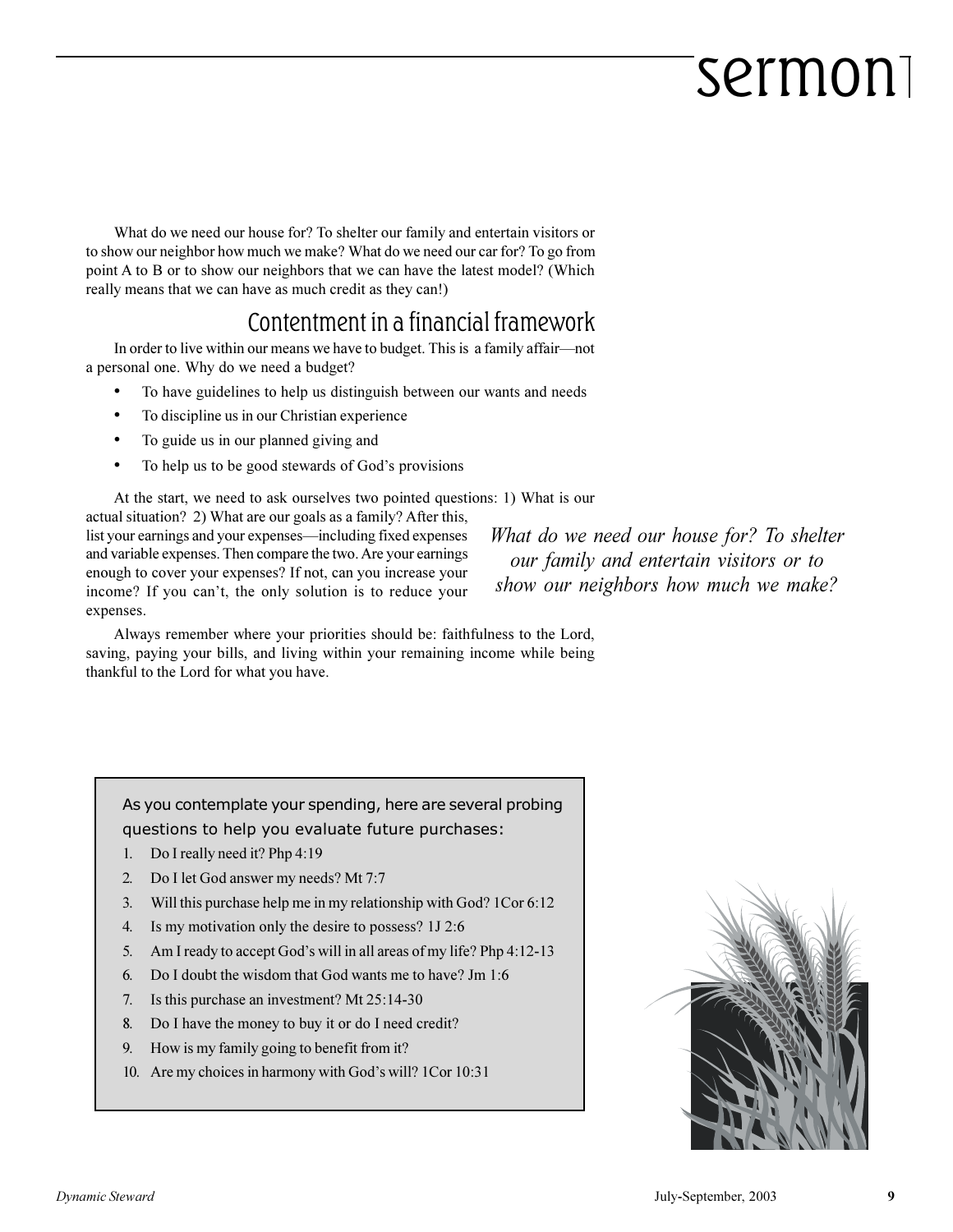## sermon Planning-A Priority!

*Gordon Botting Stewardship Director Pacific Union Conference*

### **Introduction**

 $\sum_{\text{the number of original data}}$  the the recent conflict in Iraq,<br>Department in America warned<br>citizens to begin planning for terrorist efore the recent conflict in Iraq, the Homeland Security Department in America warned attacks. Some security advisers talked about the importance of having rolls of plastic sheeting and "duck" tape for the windows in homes, in case of biological weapons of mass destruction. Whether that was the best way to combat airborn terrorism or not, we do know that before a natural disaster happens anywhere, each family needs to have a contingency plan in place.

If it is important to plan for a natural disaster that may happen once in a decade, how much more careful planning should go into money management which effects our families on a daily basis?

### Failing to set goals

*An aimless life is a living death.* Testimonies, v. 4, p. 417

Why do people fail to set goals? People fail to set goals because they often:

(1) *Dont know where to start*. They fear they might fail once they start, and they are not persuaded of the need to have goals. (2) *Dont know how to accomplish a goal.* (3*) Dont believe they have the ability or knowledge to develop a goal.* They fail to make the emotional commitment to complete the project and do not give themselves adequate time to reach the goal

### 1. Plans must be identified

*Great power comes from having a clearly identified list on lifetime* goals."—Alan Lake, time-management consultant

Without a plan, you will always be wondering if your action was correct. Actually it's easier to reach goals than to set them. A goal properly set is partially reached because it is a strong statement of your belief. Someone has said, When you find what you are interested in, what you are interested in will find you." Once you identify your interests, it will be exciting to see the number of opportunities that will present themselves in that particular area of interest.

*How to find that goal*. Take a few index cards and write headings such as health, marriage, profession, and spiritual life. Then over the next few weeks add items to each card or ideas that come to your mind on each of these subjects.

Ask yourself these kinds of questions: How would I like to spend the next five years? Not how *would* I, or how *should* I, but how would I *like* to. Design a perfect day for yourself five years from now.

### 2. Plans must be big

#### "Make no small plans for they have no capacity to stir men's souls."—Unknown

You must have big plans that stir the imagination and create excitement. Mediocrity has no room in a personal plan. Have you ever had a big dream? Something you really wanted to accomplish? Like a mountain, it stood before you beckoning you to conquer it. It was something you dreamed and thought about often. You could smell it, taste it, and feel it. Remember Caleb? For 45 years he carried his dream38 years in the wilderness through all kinds of disease and heartache, and then seven more years warring in the Promised Land. Now hear him say to Joshua, "We don't need to cast lots for me. Forty-five years ago, if you recall, Moses promised me this land. God told him that I could have it. Joshua, 'Give me this mountain!'" [Joshua 14:10-12.]

### 3. Plans must be specific

*This one thing I do. Forgetting what lies behind and straining forward to what lies ahead, I press toward the goal.* "-Philippians 3: 13-14. RSV

Make your plan focus in a certain direction. Think of it like holding a magnifying glass over a pile of old newspapers. If you keep moving, the power of the magnified sun will not start a fire, but if you focus it, you will light a flame. The quest for success always begins with a specific target. Move from a general statement, like: "My goal is to be a better money manager," to a specific statement: "My goal is to save ten percent of my gross income."

### 4. Plans must be realistic

Goals must represent a reasonable level toward which you are able and willing to work. Part of being realistic is to acknowledge the obstacles you must overcome to reach your goal. List those items that may cause problems. Be specific and honest.

For example, look at a problem like a mountain before you. You have at least three choices. You can either go over the mountain, around it, or tunnel through it. Remember, obstacles are opportunities to allow you to use that computer God created between your two ears to find an innovative solution.

### 5. Plans must involve others

Think of individuals or institutions that will provide help for you to reach your plans. List those who can help you, either with information or support. List skills or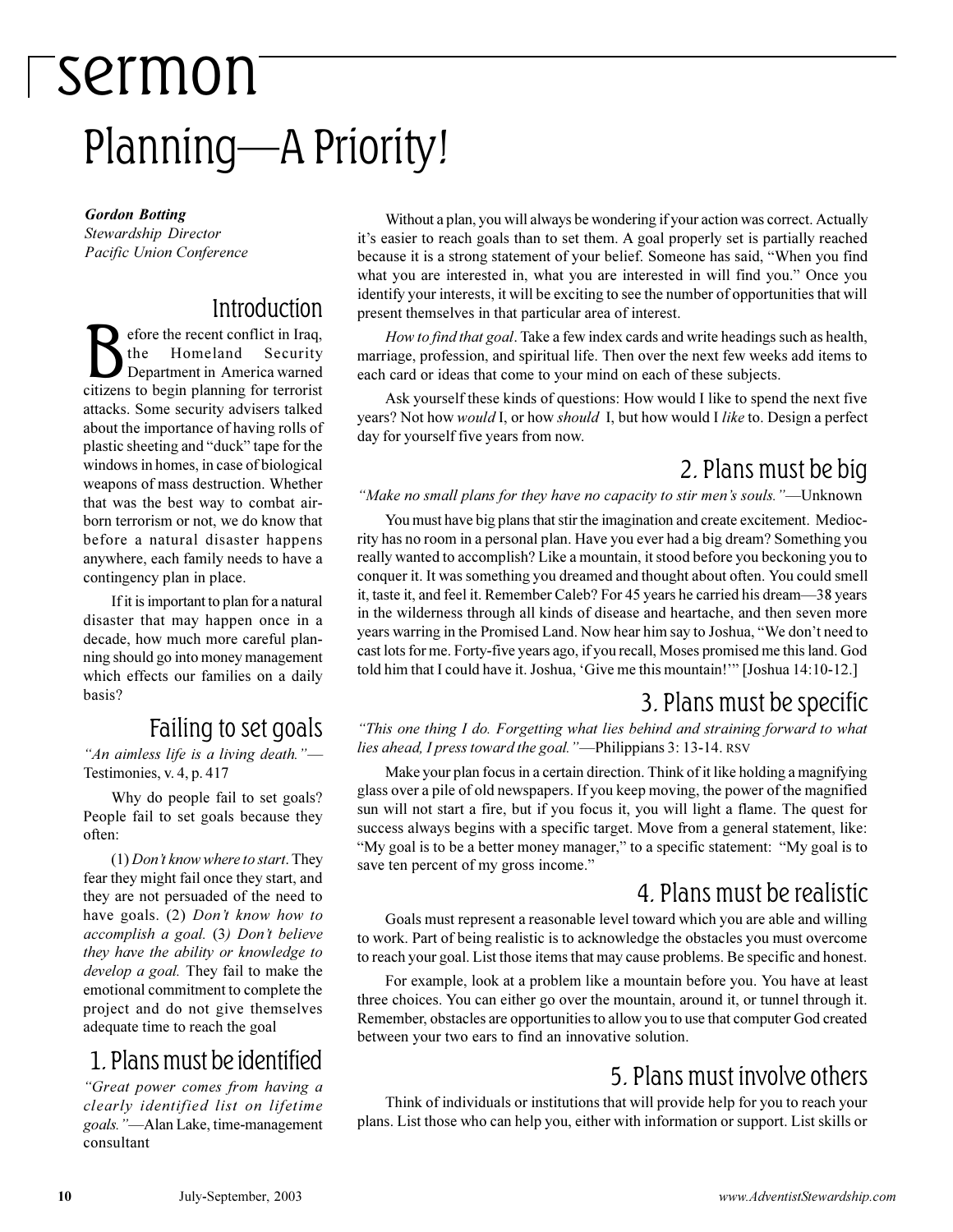"An aimless life is a living death."

"know-how" you need to obtain your goal. This could be an evening college course or a seminar you need to attend.

### 6. Plans must be systematic

"Planning is like shaving—you have to keep doing it."—Olan Hendrix

To be successful most plans must be accomplished one step at a time. Here is an example: To have the amount you wish to retire on, you must set aside a definite monetary amount on a monthly basis. It may astonish you to learn that if you save 10% of your income and invest it at 8½% over a working life of 45 years, at retirement you will have saved an amount equal to 100% of your lifetime income!

### 7. Plans must be measurable

*Have ye not heard? Long ago I did it, from ancient times I planned it. Now I have brought it to pass.*"—Isaiah 37:26

To determine if your plans are succeeding, you need to take a regular check up of how you are doing. This review could be annually, quarterly or monthly, depending on the ultimate objective.

For example, if your plan is to save \$100 per month from your salary, you would simply check at the end of twelve months to see if you have \$1,200 in your savings account, plus interest. Don't leave it there at 2-3% interest; place it in a low risk mutual fund with an 8-10% annual interest rate.

### 8. Plans must be thought of daily

*The opportunity for greatness does not come cascading down like a torrential Niagara Falls, but rather it comes slowly, one drop at a time.* "---Charlie Cullen

If you don't have daily objectives or goals you are only a dreamer.

### 9. Plans must be communicated clearly

Written plans are best. They need to be expressed on paper to have the maximum chance of realization. In writing out your plans, you need to include a time line, what resources you will need to call upon, such as money or other people, and a list of potential problems you'll need to solve.

### 10. Plans-developed with the right attitude

When you forget or wander from your plans, forgive yourself and get back on track.

### 11. Plans must include a time element

Goals need assigned target dates for accomplishing them. Set a deadline for your dream. It will increase your motivation and commitment by setting realistic target dates. Also, it will enable you to pinpoint your progress, at each stage. Always qualify your objective by writing down an actual date: "By December 31, 2003, I will have paid off my two credit cards," not just a phrase, "in three months or by the end of the year.

### 12. Plans must be persistent

The biggest difference between people who succeed and those who don't is not usually talent, but persistence. Many brilliant people give up. Who wants to run the risk of getting knocked down again and again? But highly successful people don't quit. It's often been said that they are just individuals who got up one more time than they fell down.

"What if my plans fail?" Here are some important questions you need to ask when your plans fail:

- Were these really my plans?
- Was I motivated by my plans?

 Were my short-term plans consistent with my long-term dreams?

There are three kinds of plans:

1. Immediate plans—wash car, turn report in, clean house, buy food, do homework, and so on.

What are my immediate plans?

2. Intermediate plans—what can I accomplish in a week, month, or year.

What are my intermediate plans?

3. *Infinite plans*—extend for a whole lifetime, and some plans into eternity.

What are my infinite plans?

### Conclusion

John Maxwell has defined the following; which do you want to be?

- $\bullet$  A "cop out"—a person who sets no goals, and who makes no decisions?
- A "hold out"—one who is unsure of reaching his goals, so he fails to start?
- A "drop out"-one who starts, but stops when the going gets tough? Or,
- An "all out"—a person who set goals, pays the price, and reaches his goals?

Let it be that we will choose to be an "all out" person who plans wisely, remembering that if you "commit to the Lord whatever you do ... your plans will succeed" ( $Pr 16:3$ ).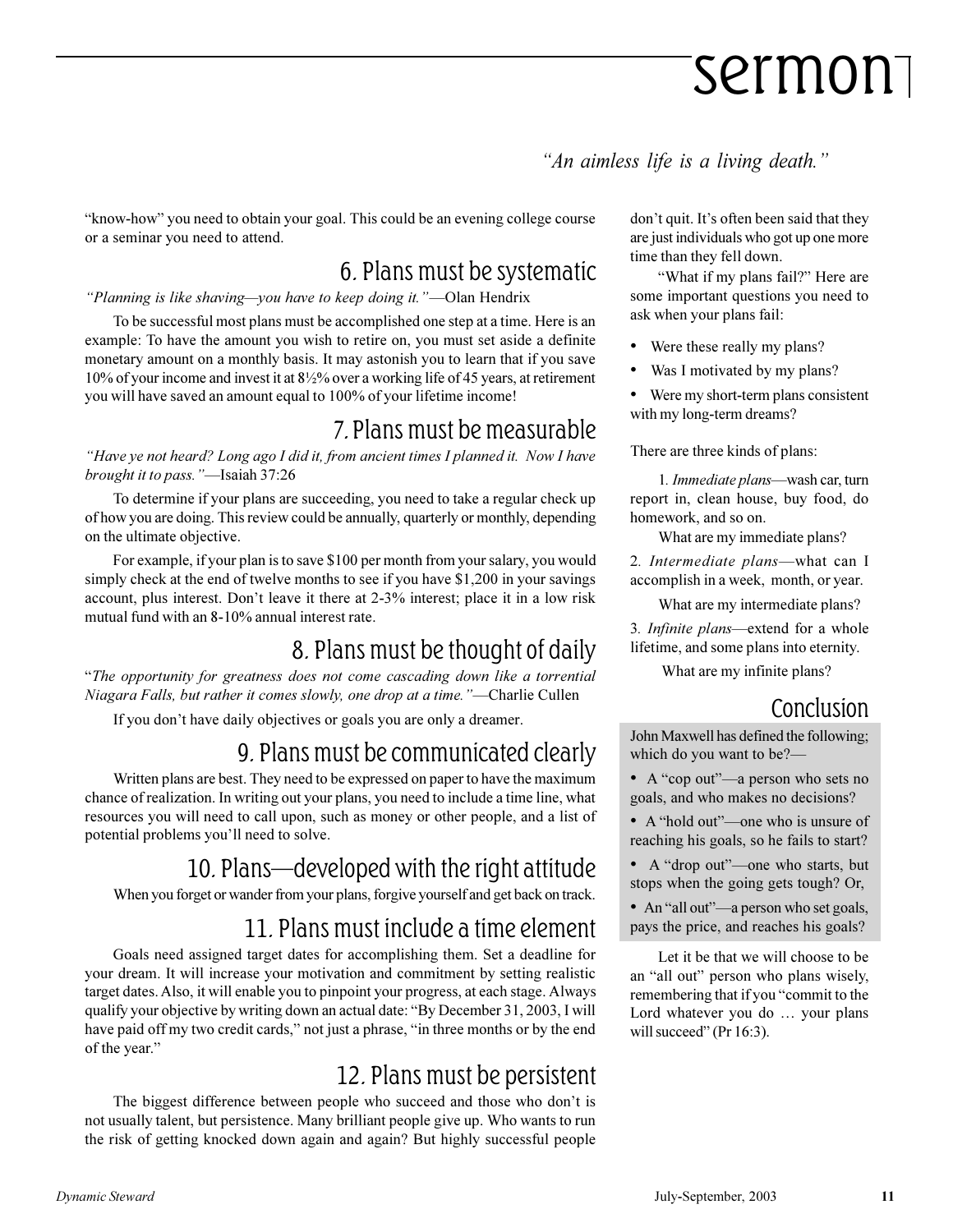## Training Your Children to Manage Money

*Randy Alcorn, Director Eternal Perspective Ministries*

*Randy Alcorn lists ten ways to teach your child to manage money. These principles are fundamental for helping our children to lead the lives they were meant to live. Read the unabridged article at* thegoodsteward.com website.

### 1. Give your children something greater than money-your time

**O**ur children won't remember what<br>we did *for* them nearly as much<br>as what we did *with* them. I've<br>never heard anyone complain, "Dad was ur children won't remember what we did *for* them nearly as much as what we did *with* them. Ive always around, but I never had enough material possessions." I've heard many lament, "I had lots of stuff, but Dad was never there for me."

### 2. Use life's teachable moments to train your children

Deuteronomy 6:6-9 tells fathers to impress God's commands on their children and "talk about them when you sit at home and when you walk along the road." When we're alert, life brings countless opportunities to teach our children an eternal perspective on life, money, and possessions.

One night my daughters asked me to play a popular board game called LIFE. One of my girls was disappointed when she landed on a space that made her a teacher rather than a doctor or lawyer—even though she really wanted to be a teacher! Why the disappointment? It meant she would receive a lower salary. And money, after all, is what LIFE (and for many people *life*) is all about.

In the game you can choose whether you will have children or not. Because there's a minimum amount of money but no minimum amount of children required to win the game, my girls kept choosing money over children. When I chose children instead of money, it surprised them, for that might mean my losing the game.

The event turned out to be an excellent teaching opportunity. I shared Scriptures with my girls that demonstrated infinitely higher regard for children than money, and how "winning" and "success" are very different in God's eyes than the world's. Next time they played the game, I noticed they made decisions that would make them "losers" by the game's standards, and winners by God's.

### 3. Take a field trip to a junkyard

How can we teach our children the emptiness of materialism in a memorable way? Take them to a garage sale and show them how things that people spent great amounts of money on are now sold for pennies.

Or, take them to visit a dump or junkyard. Show them the piles of "treasures" that once were Christmas or birthday presents. Point out things costing hundreds of dollars that children quarreled about, friendships were lost over, honesty was sacrificed for, and marriages broke up over.... Tell them that nearly everything *your* family owns will one day end up in a junkyard like this. Read 2 Peter 3:10-14, which says when Christ returns the world "will be destroyed by fire" and "everything in it will be laid bare." Ask them the ultimate question: "When all that you owned lies abandoned and useless, what will you have done that will last for eternity?

What will survive the coming holocaust of things? The answer? Only God, His Word, and His people. Explain to your children how life should be invested in the eternal. Read Matthew 6:19-25, where Jesus says, "Lay up for yourselves treasures in heaven." Tell them "you can't take it with you," but according to Jesus, you can send it on ahead!

### 4. Teach your children to link money with labor

Once I said we couldn't go out for dinner because we didn't have enough money. My youngest said, "Just go to the money machine and get all you want." This was a great chance to teach her money doesn't just magically appear in a bank machine, but is earned through work—good, hard, and well-done work. Parents, we can show our children how to work, to make things, to sell them. We can show them how work can be meaningful and fun, as well as financially profitable.

### 5. Teach your children how to save

Children learn the value of money and the discipline of self-control through saving. We helped our daughters open savings accounts years ago. If your child wants a major item, say a telescope, help him make a plan to save for it over a period of six months. Help him think of jobs to accomplish his goal. If he sticks with it, buying the telescope won't be an impulsive decision. And once he gets it, he's likely to take good care of it.

### 6. Start them on a lifetime adventure of giving

We taught our children to tithe from the very earliest age (Lv 27:30; Mal 3:8-10). They often gave more, but that ten percent was untouchable. If Grandpa gave them ten dollars for Christmas, the question wasn't "What can I do with ten dollars" but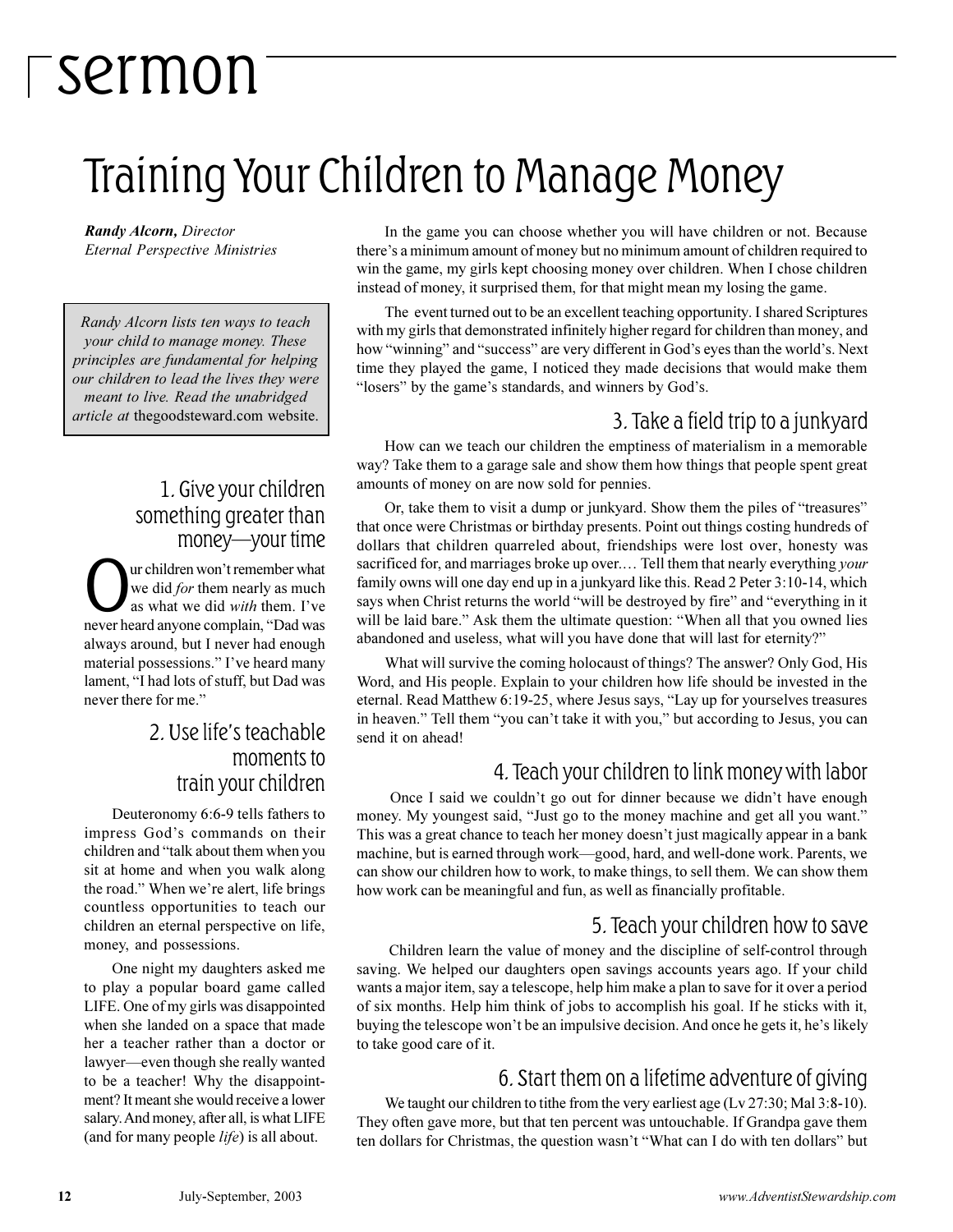*Or take them to visit a dump or junkyard. Show them the piles of "treasures" that once were Christmas or birthday presents.* 

"What can I do with nine?" The other dollar wasn't theirs—it belonged to God. The holy habit of giving is like the holy habits of Bible study, prayer, witnessing, and hospitality. These habits need to be integrated into our lifestyle. Children raised in giving families would no sooner stop giving than brushing their teeth.

When we make decisions to give sacrificially we need to include our children so they can both learn and get in on the blessing. Once we received a large, unexpected sum of money from book royalties. We sat down with our children and discussed what we could do with the money. I explained we could use it to feed hungry people and reach them with the gospel. I also pointed out the money would pay for a twoweek Hawaiian vacation for our family. We asked our girls what they thought. They enthusiastically encouraged us to give it to help the poor and lost.

### 7. Provide your children with financial planning tools

When the girls were five and seven, I gave each three jars labeled "Giving," "Saving," and "Spending." I explained that every time they received money, they were to first put at least ten percent into the giving jar for their offering, then distribute the rest between the other two jars as they wished. Once they put money in the giving jar, even beyond the tithe, it was dedicated to the Lord and couldn't be used in some other way.

And when they put money in savings, they were not to take it out and spend it on anything impulsively, but reserve it for something special. They were free to transfer money from savings and spending to giving, or from spending to savings.

I'll never forget that night. They were so excited they immediately took the money and put it in the jars. They arranged the jars on their dressers, and spent two hours figuring things out. My seven-year-old asked me to show her how to do percentages on our calculator. She broke down her one-dollar-a-week allowance and wrote on the jar labels, "Giving: \$.25 a week," "Saving: \$.25 a week," and "Spending \$.50 a week." For the next five years, this simple system resulted in more financial education than any single thing we did.

Remember, a child cannot learn money management unless he has money to manage, and unless he earned that money himself. (Otherwise he's giving or spending his parents' money, not his.)

### 8. Teach your children how to say "no"

Few things we teach our children are as important as the discipline of saying "no." We must model the principle of delayed gratification, and teach the value of avoiding spending when the money could accomplish a higher purpose if given away, saved, or used more wisely. God commands and commends self-control as one of the highest Christian virtues (Gal 5:22-23; Ti 2:1-12).

By nature, children are impulsive spenders and need our help to develop sales resistance. Every time we say "no" to our child about ice cream or a new toy, we can teach him there are higher values than immediate gratification. Self-control learned in one area often carries over into others. A child who learns to say "no" to unnecessary purchases is much more prone to say "no" to sexual immorality or drugs.

Of course, stinginess is as negative as careless self-indulgence. Our goal is not to be "penny-pinchers," fretting over every expenditure, but joyful, responsible, and generous stewards.

### 9. Show your children how family finances work

Bring home a paycheck in one or ten dollar bills. Or use play money in an amount equivalent to your paycheck. Put the money in piles to show exactly how much goes to what expense each month. This way your children can visualize where the family's money goes.

Some things will surprise the children and they'll ask you questions. You'll probably end up reevaluating and making some healthy changes yourself.... Your children may see things in perspective for the first time.

### 10. Never underestimate the power of your example

Albert Schweitzer said, "There are only three ways to teach a child. The first is by example, the second is by example, the third is by example." Whether consciously or not, we continuously train our children, engraving our values in them, as if drawing with a stick in wet cement. Children learn most effectively not just from what we say, but from what we do. Our actions speak louder than our words.

When it comes to handling money and possessions in light of eternity, the most important point is this: sometimes our children will fail to listen to us; rarely will they fail to imitate us.

Want to read and know more about Eternal Perspective Ministries? Visit their *website at www.epm.org!*

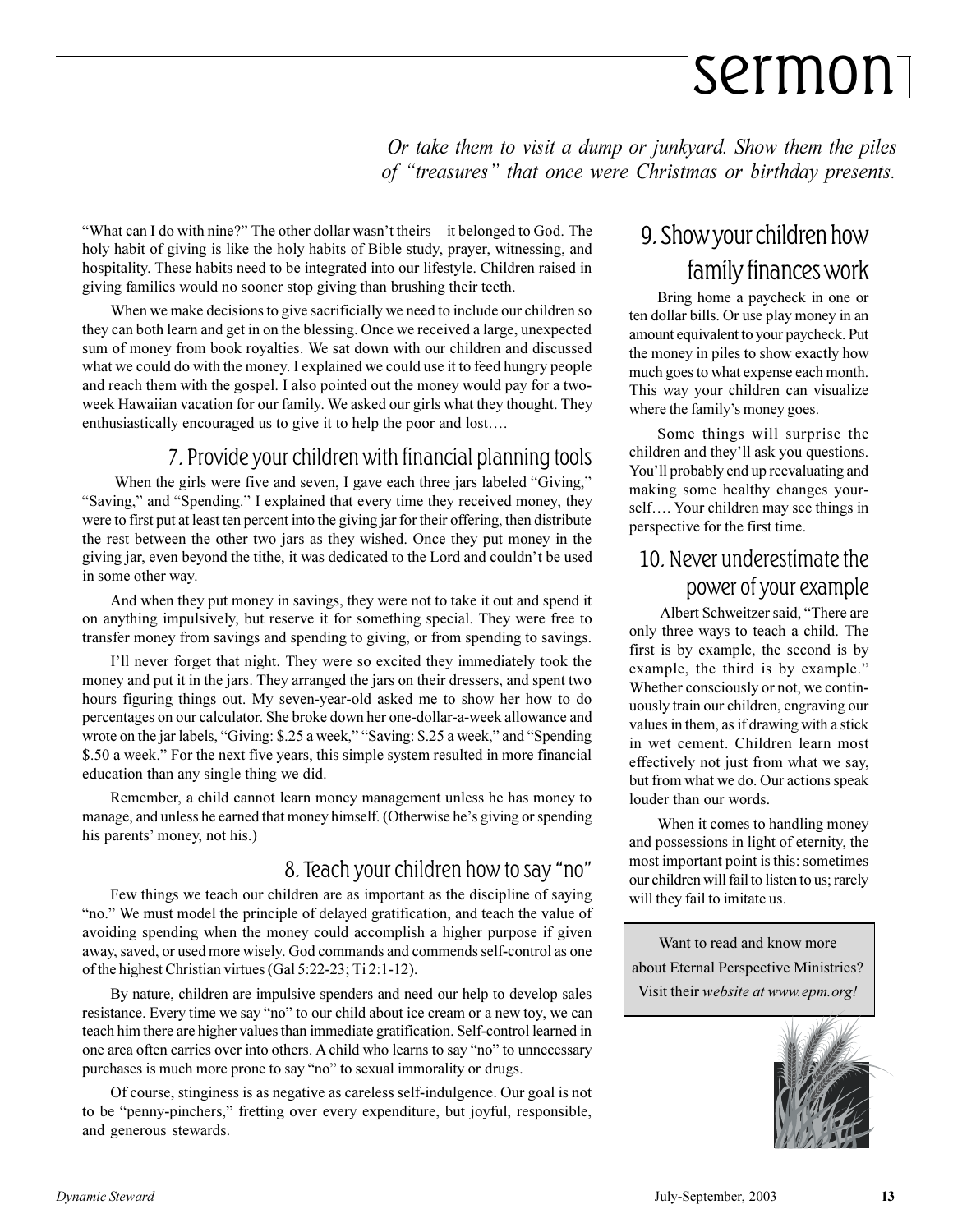# book reviews

### Absolutely Amazing Ways to Save Money AND More for Your Money

*Reviewed by Charlotte Iskanian, Editor Mission Magazine, General Conference Sabbath School*

The books, *More for Your Money* and *Absolutely Amazing Ways to Save Money on Everything, by James L. Paris, offer tried-and-true ways to save and a lot more.* he books*, More for Your Money* and *Absolutely Amazing Ways to Save Money*

*Absolutely Amazing* starts small—how to save at the grocery store, the clothing store, the gas station. But he moves to larger items quickly enough and offers many principles that young people especially should study before they venture too far into financial freedom or financial disaster. Paris covers how to maximize everyday purchases such as food and clothing, then moves to larger items, like saving money on health care, vacation costs, creative financing of college, buying a car or a home, and knowing your legal rights-which can save a great deal.

*More for Your Money* explains complex financial principles in easy-to-understand language. How can I finance a home purchase without a credit history or a down payment? What is the best way to save for my child's college education, and how do I figure how much to save? Paris tells how. But perhaps the most attractive feature of the book are his subheadings labeled "Freedom Principles," which neatly summarize the information that follows.

There is no magic here. Paris examines issues from a Christian perspective of honesty and integrity. I'd give these books four stars for easy-to-read, accurate advice on nearly everything that has anything to do with money.



by James L. Paris Harvest House Publishers Eugene, Oregon 1998/1999 US\$ 9.99

### Tithing in the NT AND Ellen White

*Reviewed by the Staff of Dynamic Steward*



by Angel Manual Rodriguez GC Stewardship Department Silver Spring, Maryland 2003 US\$ 2.50/\$3.00

D r. Angel Rodriguez researched and presented two papers at the World Stewardship Summit of 2001. These papers are each available in attractive  $5\frac{1}{2}x$ 8 1/2" books and are an excellent resource to pass along to your friends and coworkers.

What does the New Testament say about tithing? "Is there any evidence to the effect that Christians supported the gospel ministry through their tithes? We must face and deal with these questions in order to reveal the biblical basis for the practice of tithing in the Christian church," says Dr. Rodriguez, in his introduction to *Tithing in the New Testament & the Christian Church.*

*Tithing in the Writings of Ellen G. White* is a thorough study resulting from the question—"What does Ellen White say about tithe?" The book explores the concept, practice, and theological foundation for tithing. Her expression of the biblical concepts is alone, well worth the reading. Along with the theological grounding you will find the subjects of motivation for tithing, the logistics of tithing, and the use of tithe. There is blessing and balance in this presentation that you will not want to miss out on.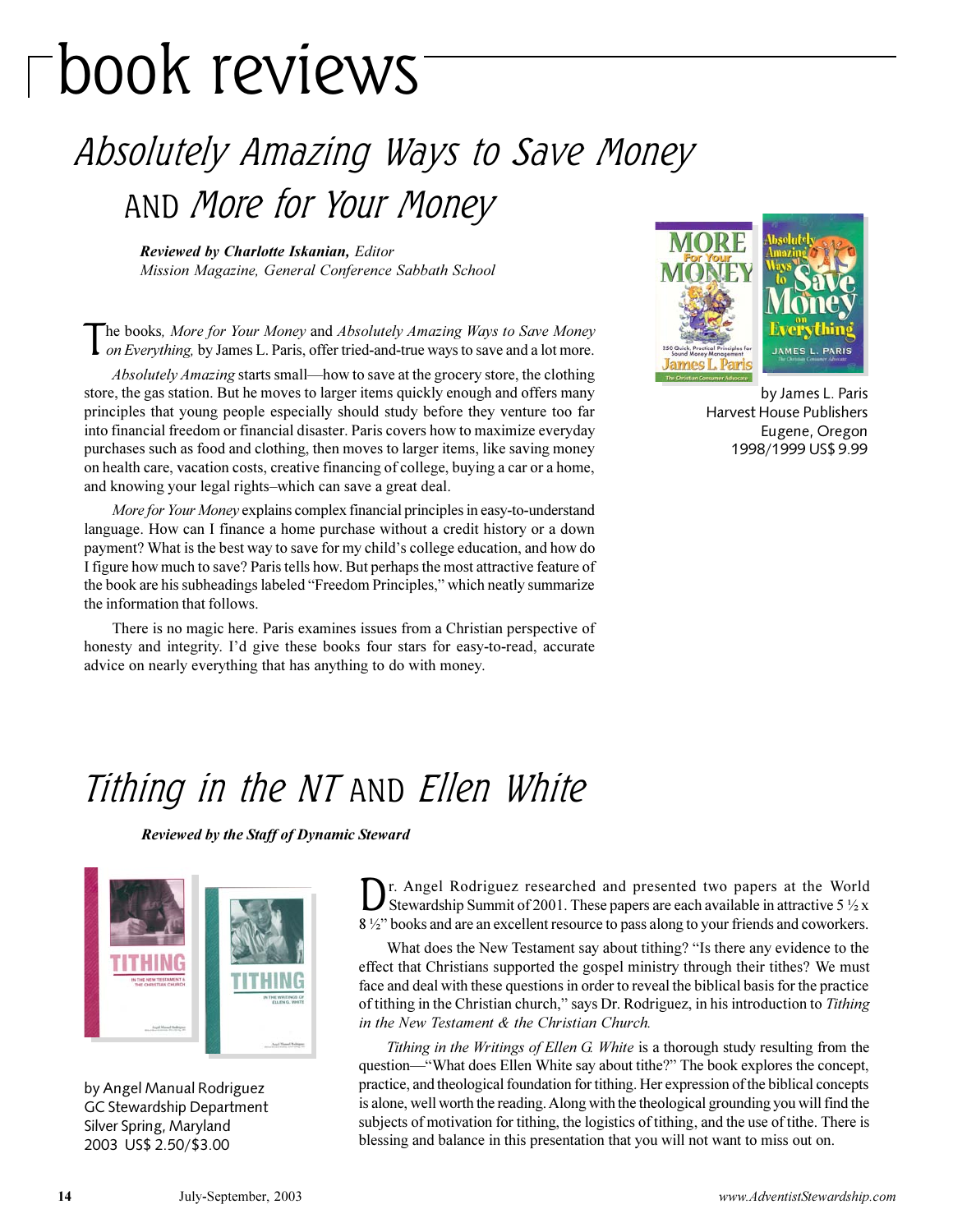# book reviews

### Your Money Counts

*Reviewed by Claire L. Eva, Assistant Director General Conference Stewardship Department*

Howard Dayton, founder of Crown Ministries, shares a wealth of spiritual and practical information in his book, *Your Money Counts*. It has been named "the Toward Dayton, founder of Crown Ministries, shares a wealth of spiritual and biblical guide to earning, spending, saving, investing, giving, and getting out of debt.

The book is full of striking quotes from many authors as well as from Dayton himself. It begins with the story of the impending divorce of Allen and Jean Hitchcock—largely brought about by financial difficulties—how they counseled with Howard Dayton to save their marriage and get on track financially. An excellent and very helpful resource.



by Howard Dayton Tyndale House Publishers Wheaton, Illinois 1996 US\$ 9.99

### Debt-Proof Living



by Mary Hunt Broadman & Holman Publishers Nashville, Tennessee 1999 US\$14.99

Mary Hunt, founder and publisher of *Cheapskate Monthly*—a newsletter on financial responsibility, well-known public speaker and author, has given us a ary Hunt, founder and publisher of *Cheapskate Monthly*—a newsletter on complete guide for living financially free in her volume, *Debt-Proof Living.*

One thing that makes Mary especially suited to speak to others on this subject is that she openly tells her own story of overwhelming debt and how she overcame it. She knows it is possible to live a rich life without consumer debt and she has a myriad of practical methods and principles to help you do the same. Find out more at cheapskatemonthly.com!

### Everybody's Normal—Till You Get to Know Them

In his new work, best-selling author and storyteller John Ortberg says, "When we enter relationships with the illusion that people are normal, we resist the truth that In his new work, best-selling author and storyteller John Ortberg says, "When we they are not. We enter an endless attempt to fix them, control them, or pretend that they are what they're not. One of the great marks of maturity is to accept the fact that everybody comes 'as is."

This refreshing and insightful work will feed you for sure. Ortberg's great sense of humor will also give you a few broad smiles along the way.

The volume's three sections: Part 1: "Normal: There's No Such Thing, Dear;" Part 2: "How to Get Close Without Getting Hurt," discusses authenticity, acceptance, empathy, and conflict; Part 3: "The Secrets of Strong Relationships" includes chapters on forgiveness, confrontation, inclusion, gratitude, and heaven—where we will be "normal at last." I give this book the highest rating. You won't want to put it down.



by John Ortberg Zondervan Publishing Grand Rapids, Michigan 2003 US\$ 16.99